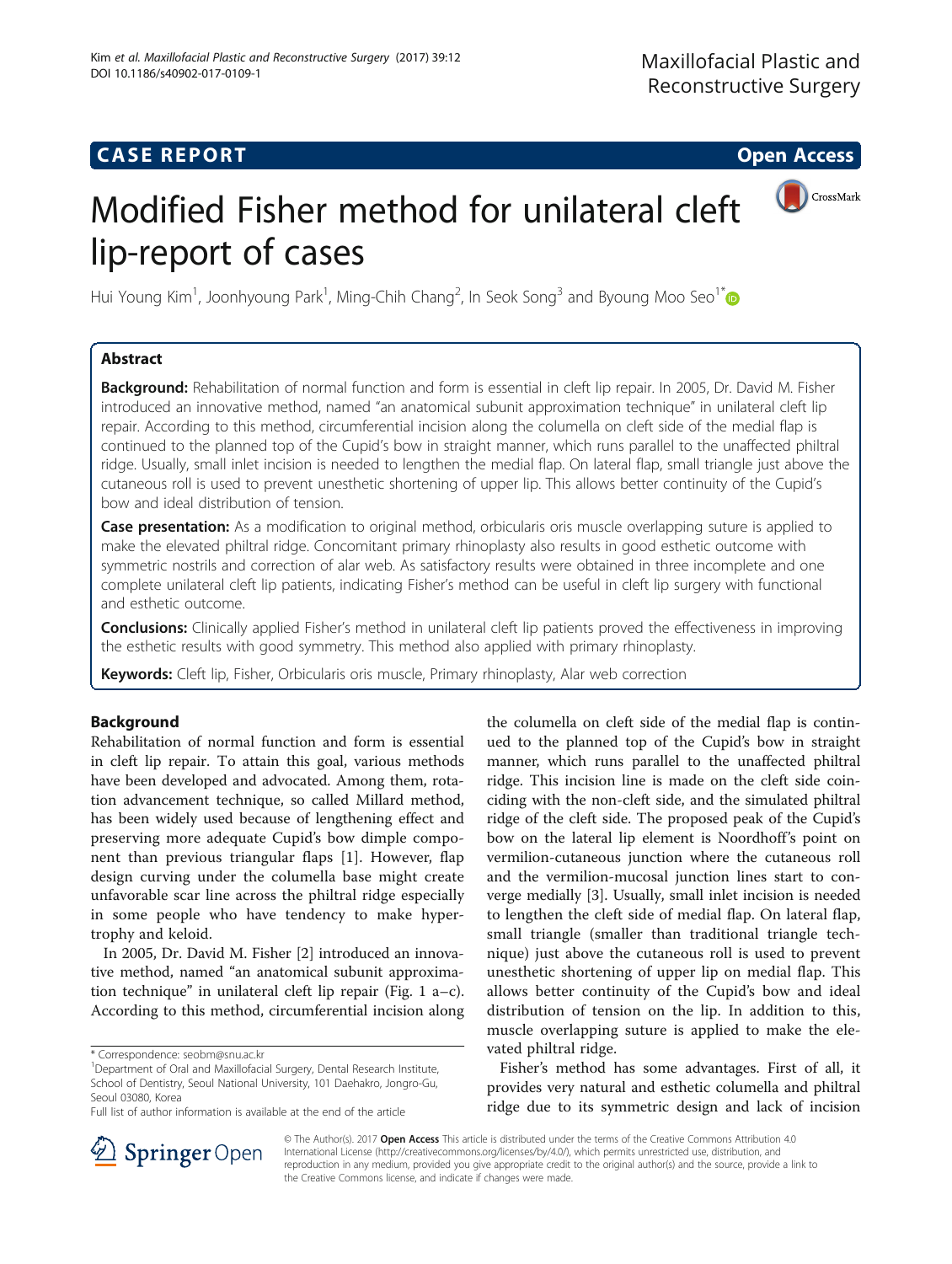<span id="page-1-0"></span>Kim et al. Maxillofacial Plastic and Reconstructive Surgery (2017) 39:12 Page 2 of 5



Fig. 1 Incomplete unilateral cleft lip. a Surgical design: dotted line represents noncleft side normal anatomical landmarks. Circumferential incision along the columella and philtral ridge should be symmetric to the normal side. Each length of incision lines with same color is equal. Inlet incision on medial flap of cleft margin (blue line) has same length with each side of small triangle. This small triangle should be just above the cutaneous roll, and if there is enough length in lateral flap of cleft side, then small triangle flap might be omitted. **b** After approximation, scar line on the philtral ridge of cleft side is less visible than other methods. c Cleft side lateral lip element can be lengthened by small triangular flap and Rose-Thompson effect. Therefore, the length of the lesser lip height, which means the base of the small triangle, should be 1 mm less than the greater lip height. d-g Nine-month-old boy with incomplete unilateral cleft lip (case 1). **h**, **i** Six-month-old boy with incomplete unilateral cleft lip (case 2). j, k Five-year-old boy with incomplete unilateral cleft lip (case 3)

line across the philtrum. Secondly, cleft side lateral lip element can be lengthened by small triangular flap and Rose-Thompson effect which means slightly concave excision of the cleft margins providing additional length when closing in a straight line (Fig. 1 c). Furthermore, this small triangular flap has not only scar breaking effect but also accentuation effect on the pout of the lip by providing small amount of tension. In our cases, subtle modification of Fisher's method was introduced to improve lip contour on the philtral ridge; orbicularis oris muscle overlapping. Through this commonly applied modification reconstructed philtral ridge can be augmented to mimic the elevated normal side of the ridge.

#### Case presentation

In this article, three incomplete and one complete unilateral cleft lip patients are presented. This study was approved by the Ethics Committee of Seoul National University Graduate School of Dentistry (IRB no. S-D20150022).

#### Incomplete unilateral cleft lip

The case 1 was a 9-month-old boy with incomplete unilateral cleft lip on his right side (Fig. 1 d–g). Although the length of tissue supposed to form philtral ridge on affected side is deficient, the difference of lip lengths between affected side and non-affected side was not huge. The lateral and medial side tissue were enough on affected side, and nasal deformity was relatively small. The case 2 was a 6-month-old boy with incomplete unilateral cleft lip on his left side (Fig. 1 h, i). His prolabium and nasal deformities were greater than case 1. He had asymmetric nares, deviated collumella, and cleft side subnasale was located in lower position than normal side. The discontinuity of orbicularis oris muscle cause bulging of prolabium area. Case 3 was a 5-year-old boy with incomplete unilateral cleft lip which was limited on his vermilion area (Fig. 1 j, k). His nasal deformity was not severe, and tissue seems to be enough. The difference of length between medial and lateral lip was slight. His philtrum was also located in the middle of face.

#### Surgical procedure

All the procedures are up to the patient's condition, but basically it was like below;

Surgical field preparation, routine double head draping was done, and presurgical photographs were taken. The key landmarks and surgical incision line was designed with marking stick and gentian violet dye solution. Local anesthetics were infiltrated on labium and nasal area with 2% lidocaines with 1:100,000 epinephrine. Injection of marked landmarks could make tattooing effect, to facilitate preserving landmarks effectively during surgical procedure. The incision on the medial segment was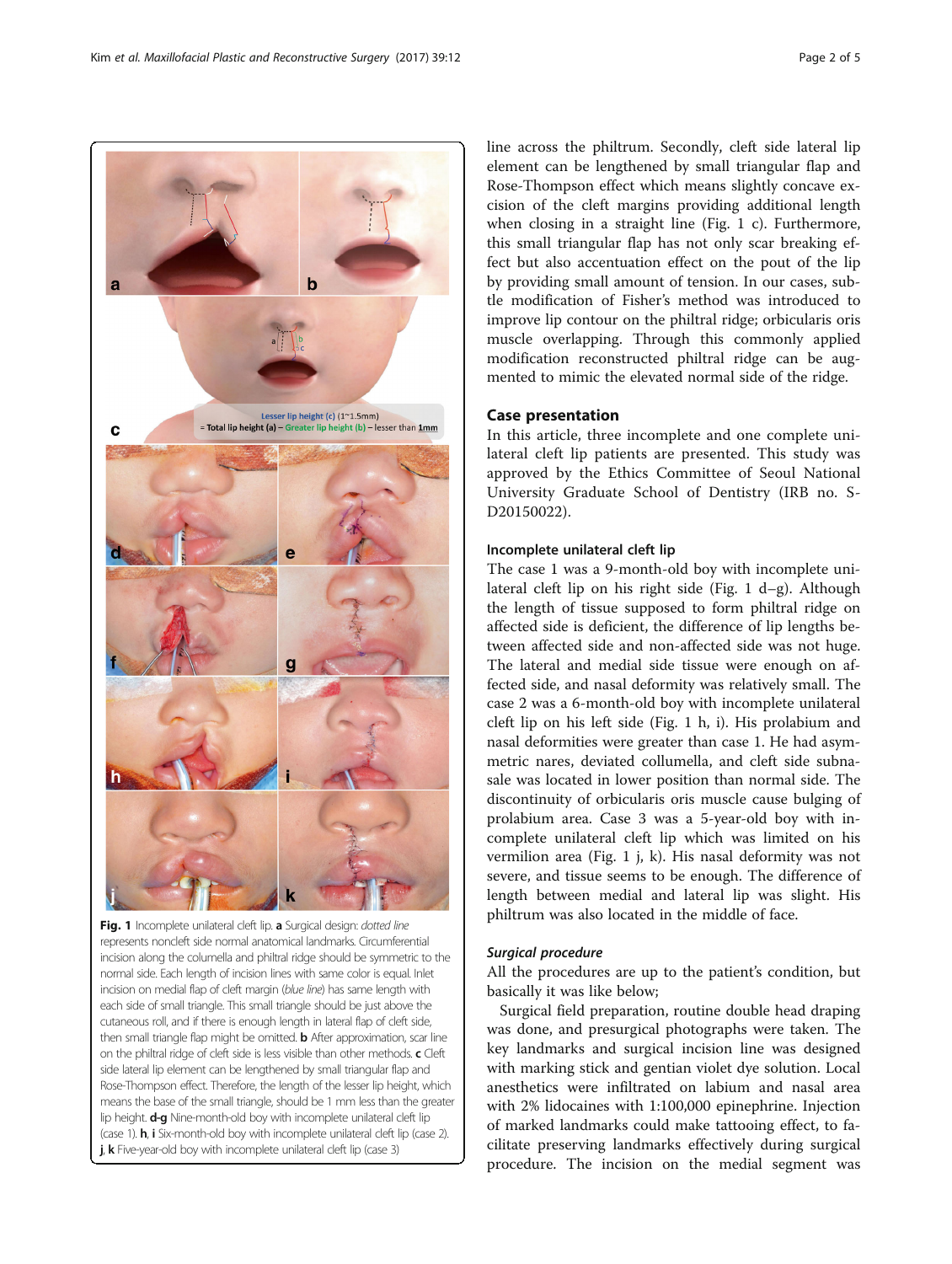<span id="page-2-0"></span>carried on with a no. 15 blade and redundant cleft marginal tissue was discarded. The skin on the medial segment was undermined from the skin and mucosa to separate orbicularis oris muscle for about 1 mm distal from cut edge. The incision on the lateral segment was carried on with a no. 15 blade, and excess marginal tissue was discarded. Dissection between skin and muscle on lateral element was done as same manner as medial side. The mucosal incision was closed with 5-0 Vicryl®. Upturned orbicularis oris muscle at the alar base of cleft side was approximated to anterior nasal spine with 4-0 PDS®. Orbicularis oris muscle was overlapped and sutured with 5-0 Ethilon®. Medial and lateral lip flaps were approximated at the junction of red vermilion and cutaneous roll and then submucosal closure was done with 5-0 Vicryl®. Skin was closed with 6-0 Ethilon®. Upper vermilion flap was rotated and was sutured with 6-0 Vicryl®. Lip was closed with 5-0 Vicryl®. Infraorbital nerve block anesthesia was done with 2% lidocaine with 1:100,000 epinephrine to reduce postoperative pain. Dressing was done using antibiotic ointment and Steristrip®.

#### Complete unilateral cleft lip

The case 4 was a 3-month-old girl with complete unilateral cleft lip on her right side (Fig. 2). The principle of skin design is the same with incomplete case. However, in complete cases, more considerations should be addressed to achieve equal circumferential nares and symmetric alar base than in incomplete cases. The circumferential length of noncleft side nare is calculated to determine uppermost point of lateral flap on cleft side. An inferior turbinate releasing incision was done to reduce the buckling effect of lesser segment. In addition, intraoral vestibular incision was made and subperiosteum dissection was carried out superiorly to infraorbital nerve, moreover releasing incision on periosteum was performed to mobilize the lateral flap without tension. The nasal floor was reconstructed by medial, and lateral flap on the base of nose was approximated with 5-0 Vicryl®. The misoriented orbicularis oris muscle toward the columella was dissected and re-orientation was done. Later approximation of medial and lateral flap procedure was similar to the incomplete cases.

#### Orbicularis oris muscle overlapping suture

Natural philtral ridge is a key point in rehabilitation of cleft lip patients. The flattening of philtral ridge resulted from failure to reconstruct natural orientation of orbicularis oris muscle during surgery. However, sometimes, even after the approximation of orbicularis oris muscle, we could observe that the outcome of philtral ridge is not prominent enough.

d  $\epsilon$ h O Lateral k

Fig. 2 Three-month-old girl with complete unilateral cleft lip (case 4). a, **b** Preoperative photos showed complete cleft lip with wide gap and nose deformity. c An inferior turbinate releasing incision, medial flap, and modified lateral flap are used to close the nasal side. d After lip approximation, symmetric lip height was attained. e Alar web correction was performed as a part of primary rhinoplasty with minimally invasive procedure. f Post-operative photos showed symmetric nostril with adequate lip height. **q**, **h** Post-operative 1 year photos showed good lip symmetry with natural philtral ridge. Some degree of recurrence of alar web deformity was noticed, which can be corrected after growth completed. i, k Diagram of orbicularis oris muscle overlapping suture showed that the lateral side was located over medial muscle margin to mimic philtral ridge prominence. j Dissection of orbicularis oris muscle from skin and mucosa was performed about 1 mm distal to cut edge. l Orbicularis oris muscle was overlapped and sutured with three 5-0 nylon stitches in the manner of deep to superficial and superficial to deep

Orbicularis oris muscle overlapping suture can reproduce the natural balanced appearance by making elevated philtral ridge on the cleft side. After dissecting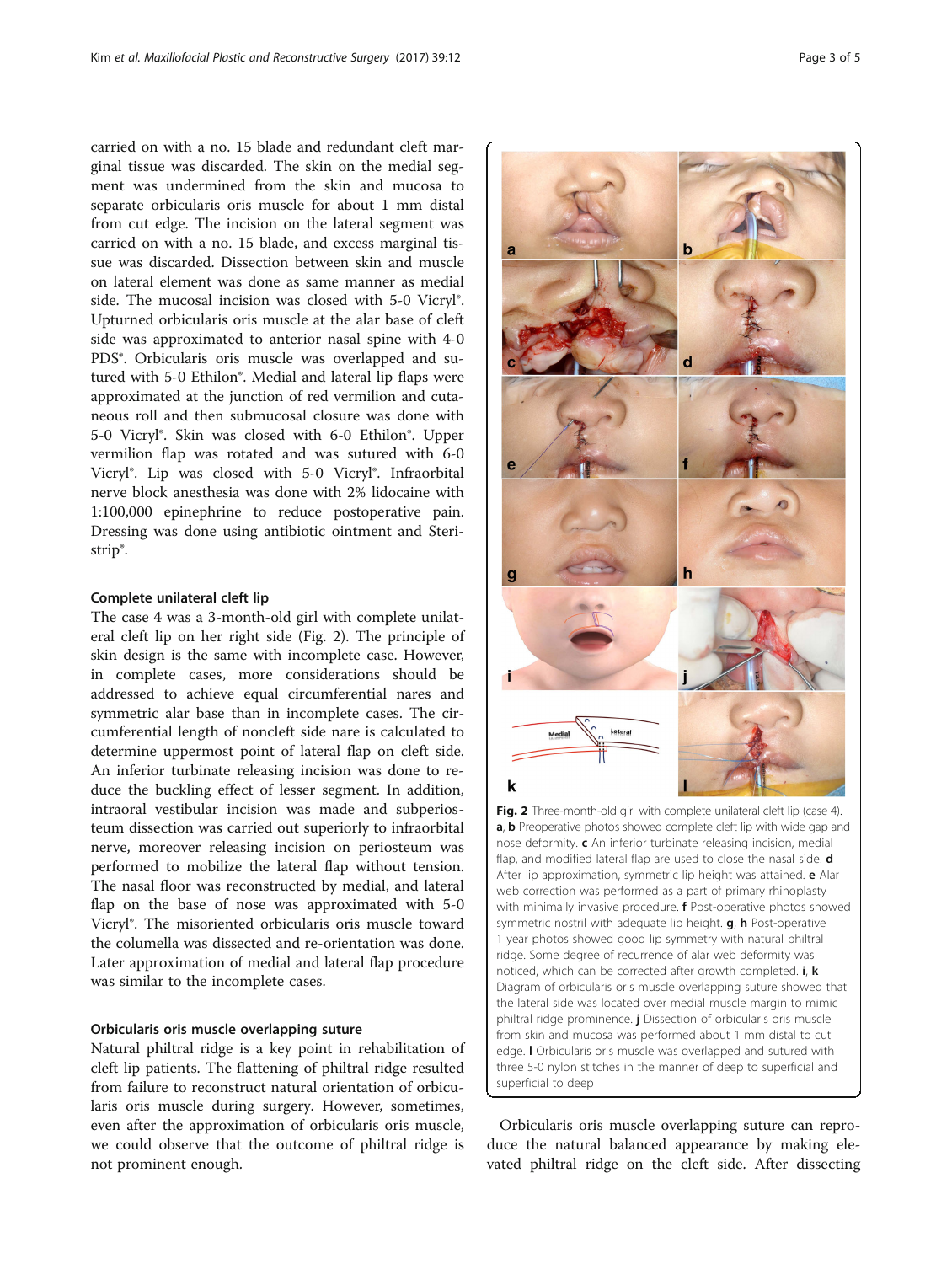orbicularis oris muscle from skin for about 1 mm distal from the cut edge, lateral segment muscle was overlapped on medial segment of muscle. And then, several 5-0 nylon sutures were made in the manner of deep to superficial and superficial to deep [[4](#page-4-0)] (Fig. [2 i, k\)](#page-2-0).

#### Primary rhinoplasty

The abnormal insertion of orbicularis oris muscle into base of columella in cleft lip creates unfavorable forces to pull columella and caudal nasal septum to the nonaffected side. Furthermore, insertion of orbicularis oris muscle into the subalar cartilage forces the cleft side of the nose to retract laterally and inferiorly, which results in flattening of the lower lateral alar cartilage. Correction of these anatomic displacement is indispensable to restore normal nasal structure. It is bound up with dissecting, releasing, and repositioning of lower lateral alar cartilage from the margin of medial and lateral flaps on the base of nose. After completion of lip nose skin suture, trans alar cartilage suture initiates from intranasal mucosa and passes lower lateral cartilage and anchors to dermis of nasal skin with 4-0 PDS® [\[4](#page-4-0)] (Fig. [2e](#page-2-0)).

#### Discussion

Historically, there are numerous surgical techniques to repair cleft lip from simple cutting to current microscopic rehabilitation. The variety of skin designs were used and were published in cleft lip surgery according to surgeon's concept. The majority of oral and maxillofacial surgeons in Korea use Millard's method and its modifications due to advantages in advancement of lateral flap and acceptable outcome. Despite of some modifications, Millard's method still has weakness because the course of incision line below nostril is almost vertical to the philtral ridge. Although it is positioned just below the nostril side, scar could be visible due to its direction crossing the philtrum [\[5\]](#page-4-0). Fisher's method which was published in 2005 seems to overcome this drawback. It forms exact mirror image of normal side of philtrum to the cleft side philtrum. Some surgeons might doubt about its lengthening effect. They might argue that it is not sufficient to get enough tissue from lateral flap due to limitation of straight method. However, straight method quite overcome its weakness through various modifications, and Fisher's method also showed its usefulness and esthetic results [[6\]](#page-4-0).

Furthermore, adequate approximation of orbicularis oris muscle plays important role in reconstruction of natural philtral ridge which is composed with the philtral groove and the flanking ridges [[7\]](#page-4-0). According to this need, various methods were introduced to repair discontinued orbicularis oris muscle. Cakir et al. [\[8](#page-4-0)] reported 'jack-like eversion by splitting the orbicularis oris muscle' and Cho [\[9](#page-4-0)] reported vertical interdigitation

of the orbicularis oris muscle. These methods may not be easily applied to the cleft lip patients because the orbicularis oris muscle is very thin and small especially in 3-month-old babies.

The cleft nasal deformity is not only present at birth, but also proceeds over growth. Most of the surgeons agree that aggressive surgery is not necessary in primary surgical intervention of cleft lip [[10\]](#page-4-0). However, repositioning of cleft side dome and lateral crus of lower lateral cartilage could be performed in minimally invasive manner during primary surgery as we presented here.

In this report of cases, the skin designs were basically followed by Fisher's proposal, but some modifications were performed. First, acute triangular flap incision line on the vermilion is replaced by broad-based triangular flap to minimize the visible scar line. This wide triangular shaped flap on the vermilion contained some fibers of orbicularis oris muscle to reinforce the vermilion height which can be trimmed and adjusted during approximation procedure. Second, orbicularis oris muscle overlapping suture was applied to make natural looking elevated philtral ridge and to obtain more esthetic outcomes. Finally, we added alar web correction in the case of complete cleft lip to generate symmetrical nostrils.

#### Conclusions

Cleft lip repair necessarily follows some principles. Most of all, reconstruction of natural appearance with esthetic scar is mandatory in considering flap design. In addition, functional rehabilitation by muscle reorientation should be obtained through complete understanding of anatomical structures. In these points of view, Fisher's method presents excellent capability and can be applied for treating unilateral cleft lip patients regardless their extensiveness.

#### Acknowledgements

All authors have viewed and agreed to the submission.

#### Authors' contributions

HY wrote the manuscript and participated in the data collection and analysis. JH assisted the surgery and collected the data. MC and IS participated in data collection. BM performed the surgery and participated in the data collection and manuscript preparation. All authors read and approved the final manuscript.

#### Authors' information

HY is a certified oral and maxillofacial surgeon and clinical fellow at Seoul National University Dental Hospital, Seoul, Korea. JH is a certified resident dentist at oral and maxillofacial surgery, Seoul National University Dental Hospital, Seoul, Korea. MC is chief director at Sijhih Cathay General Hospital, Taipei, Taiwan. IS is a clinical professor at oral and maxillofacial surgery, Anam Hospital, Korea University, Seoul, Korea. BM is a professor at oral and maxillofacial surgery, Seoul National University Dental hospital, Seoul, Korea.

#### Competing interests

The authors declare that they have no competing interests. The authors alone are responsible for the content and writing of the article.